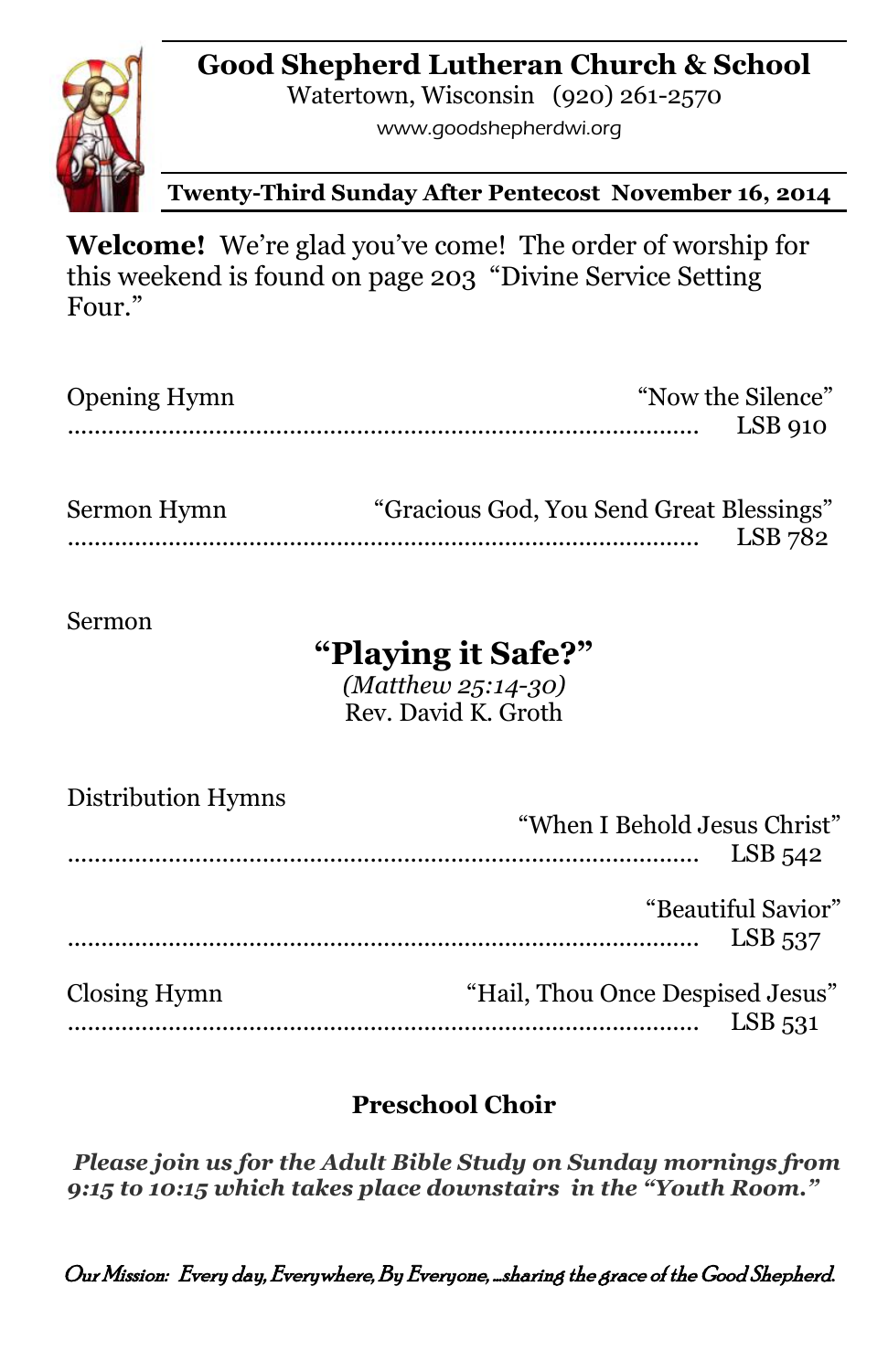### **Old Testament Zephaniah 1:7-16**

7 Be silent before the Lord GOD! For the day of the LORD is near; the LORD has prepared a sacrifice and consecrated his guests. 8 And on the day of the LORD's sacrifice-- "I will punish the officials and the king's sons and all who array themselves in foreign attire. 9 On that day I will punish everyone who leaps over the threshold, and those who fill their master's house with violence and fraud. 10 "On that day," declares the LORD, "a cry will be heard from the Fish Gate, a wail from the Second Quarter, a loud crash from the hills. 11 Wail, O inhabitants of the Mortar! For all the traders are no more; all who weigh out silver are cut off. 12 At that time I will search Jerusalem with lamps, and I will punish the men who are complacent, those who say in their hearts, 'The LORD will not do good, nor will he do ill.' 13 Their goods shall be plundered, and their houses laid waste. Though they build houses, they shall not inhabit them; though they plant vineyards, they shall not drink wine from them." 14 The great day of the LORD is near, near and hastening fast; the sound of the day of the LORD is bitter; the mighty man cries aloud there. 15 A day of wrath is that day, a day of distress and anguish, a day of ruin and devastation, a day of darkness and gloom, a day of clouds and thick darkness, 16 a day of trumpet blast and battle cry against the fortified cities and against the lofty battlements.

This is the Word of the Lord. **Thanks be to God.**

**Psalm 90:1-12** *Read responsively by whole verse* 1 Lord, you have been our dwelling place in all generations.

**2 Before the mountains were brought forth, or ever you had formed the earth and the world, from everlasting to everlasting you are God.** 

3 You return man to dust and say, "Return, O children of man!" **4 For a thousand years in your sight are but as yesterday when it is past, or as a watch in the night.** 

5 You sweep them away as with a flood; they are like a dream, like grass that is renewed in the morning:

**6 in the morning it flourishes and is renewed; in the evening it fades and withers.** 

7 For we are brought to an end by your anger; by your wrath we are dismayed.

**8 You have set our iniquities before you, our secret sins in the light of your presence.** 

9 For all our days pass away under your wrath; we bring our years to an end like a sigh.

**10 The years of our life are seventy, or even by reason of**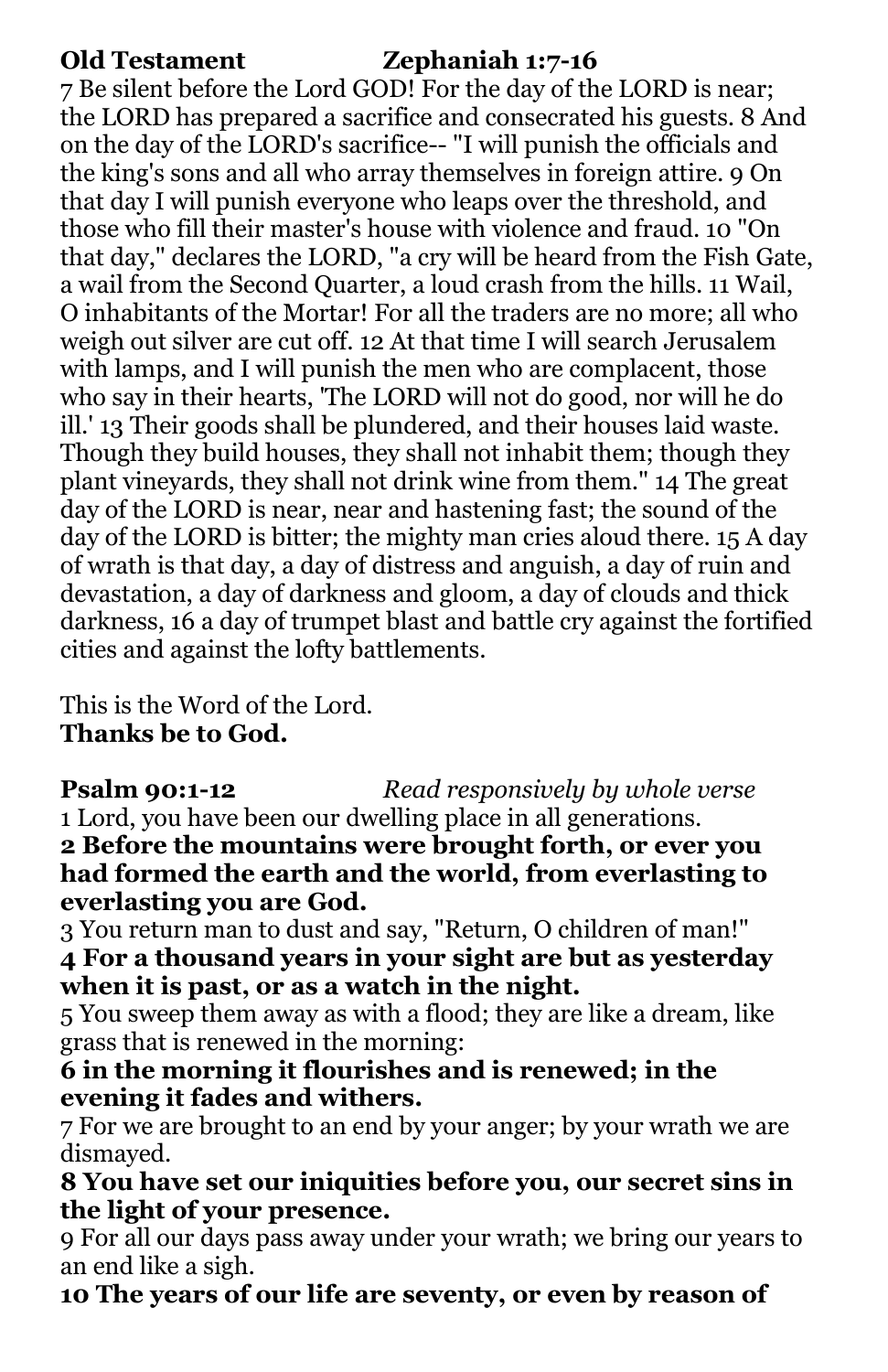**strength eighty; yet their span is but toil and trouble; they are soon gone, and we fly away.** 

11 Who considers the power of your anger, and your wrath according to the fear of you?

#### **12 So teach us to number our days that we may get a heart of wisdom.**

#### **Glory be to the Father and to the Son and to the Holy Spirit; as it was in the beginning, is now, and will be forever. Amen.**

### **Epistle 1 Thessalonians 5:1-11**

1 Now concerning the times and the seasons, brothers, you have no need to have anything written to you. 2 For you yourselves are fully aware that the day of the Lord will come like a thief in the night. 3 While people are saying, "There is peace and security," then sudden destruction will come upon them as labor pains come upon a pregnant woman, and they will not escape. 4 But you are not in darkness, brothers, for that day to surprise you like a thief. 5 For you are all children of light, children of the day. We are not of the night or of the darkness. 6 So then let us not sleep, as others do, but let us keep awake and be sober. 7 For those who sleep, sleep at night, and those who get drunk, are drunk at night. 8 But since we belong to the day, let us be sober, having put on the breastplate of faith and love, and for a helmet the hope of salvation. 9 For God has not destined us for wrath, but to obtain salvation through our Lord Jesus Christ, 10 who died for us so that whether we are awake or asleep we might live with him. 11 Therefore encourage one another and build one another up, just as you are doing.

This is the Word of the Lord. **Thanks be to God.**

**Holy Gospel Matthew 25:14-30** The Holy Gospel according to St. Matthew the 25th chapter. **Glory to You, O Lord.**

14 "For it will be like a man going on a journey, who called his servants and entrusted to them his property. 15 To one he gave five talents, to another two, to another one, to each according to his ability. Then he went away. 16 He who had received the five talents went at once and traded with them, and he made five talents more. 17 So also he who had the two talents made two talents more. 18 But he who had received the one talent went and dug in the ground and hid